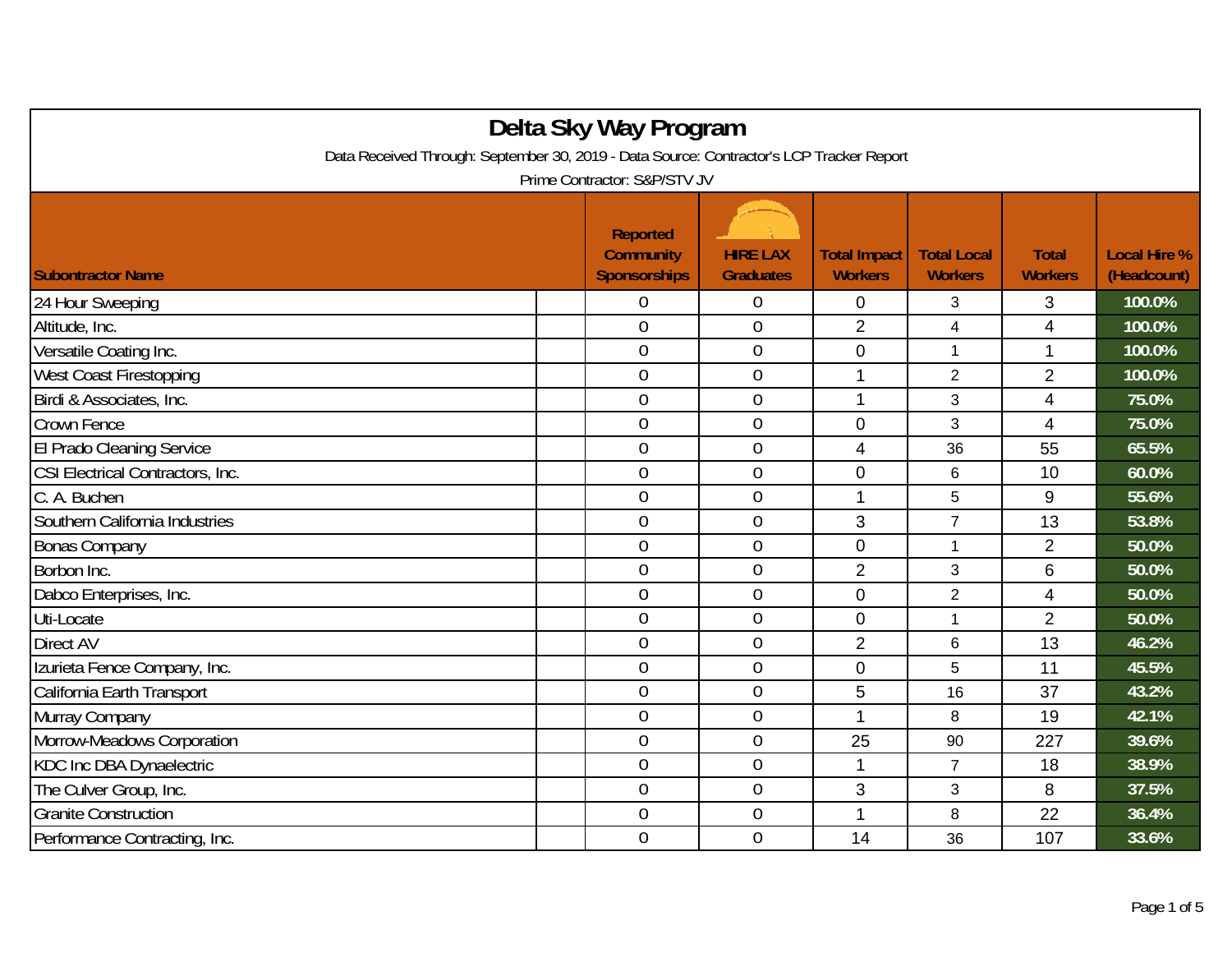| Delta Sky Way Program<br>Data Received Through: September 30, 2019 - Data Source: Contractor's LCP Tracker Report<br>Prime Contractor: S&P/STV JV |  |                                                            |                                     |                                       |                                      |                                |                                    |  |
|---------------------------------------------------------------------------------------------------------------------------------------------------|--|------------------------------------------------------------|-------------------------------------|---------------------------------------|--------------------------------------|--------------------------------|------------------------------------|--|
| <b>Subontractor Name</b>                                                                                                                          |  | <b>Reported</b><br><b>Community</b><br><b>Sponsorships</b> | <b>HIRE LAX</b><br><b>Graduates</b> | <b>Total Impact</b><br><b>Workers</b> | <b>Total Local</b><br><b>Workers</b> | <b>Total</b><br><b>Workers</b> | <b>Local Hire %</b><br>(Headcount) |  |
| 3531 Trucking Inc.                                                                                                                                |  | 0                                                          | $\boldsymbol{0}$                    | $\mathbf{0}$                          | 3                                    | 9                              | 33.3%                              |  |
| Best Contracting Services, Inc.                                                                                                                   |  | $\overline{0}$                                             | $\overline{0}$                      | 3                                     | 13                                   | 39                             | 33.3%                              |  |
| Building Electronic Controls, Inc.                                                                                                                |  | $\mathbf 0$                                                | $\boldsymbol{0}$                    | $\mathbf{1}$                          | 5                                    | 15                             | 33.3%                              |  |
| Infinity Drywall Contracting Inc.                                                                                                                 |  | $\mathbf 0$                                                | $\mathbf 0$                         | $\overline{7}$                        | 38                                   | 114                            | 33.3%                              |  |
| Nold's Equipment, Inc.                                                                                                                            |  | $\overline{0}$                                             | $\overline{0}$                      | 1                                     | 1                                    | 3                              | 33.3%                              |  |
| Universal Metro, Inc.                                                                                                                             |  | $\mathbf 0$                                                | $\mathbf 0$                         | $\overline{0}$                        | $\overline{4}$                       | 12                             | 33.3%                              |  |
| GGG Demolition, Inc.                                                                                                                              |  | $\overline{0}$                                             | $\overline{0}$                      | $\overline{2}$                        | 20                                   | 61                             | 32.8%                              |  |
| ISEC, Inc.                                                                                                                                        |  | $\overline{0}$                                             | $\mathbf 0$                         | $\overline{4}$                        | 18                                   | 56                             | 32.1%                              |  |
| CSA Constructors, Inc.                                                                                                                            |  | $\mathbf 0$                                                | $\boldsymbol{0}$                    | $\overline{2}$                        | 6                                    | 19                             | 31.6%                              |  |
| Penhall Company                                                                                                                                   |  | $\overline{0}$                                             | $\mathbf 0$                         | 1                                     | 11                                   | 35                             | 31.4%                              |  |
| Critchfield Mechanical Inc. of So. Cal.                                                                                                           |  | $\overline{0}$                                             | $\overline{0}$                      | $\overline{2}$                        | 5                                    | 16                             | 31.3%                              |  |
| Zolnay Insulation, Inc.                                                                                                                           |  | $\overline{0}$                                             | $\overline{0}$                      | $\overline{0}$                        | 5                                    | 16                             | 31.3%                              |  |
| R.J.&J. CONSTRUCTION, INC.                                                                                                                        |  | $\mathbf 0$                                                | $\boldsymbol{0}$                    | 3                                     | 8                                    | 26                             | 30.8%                              |  |
| Matrix Environmental, INC.                                                                                                                        |  | $\overline{0}$                                             | $\mathbf 0$                         | 1                                     | 19                                   | 62                             | 30.6%                              |  |
| <b>Austin Enterprise</b>                                                                                                                          |  | $\overline{0}$                                             | $\boldsymbol{0}$                    | $\mathbf 0$                           | 4                                    | 14                             | 28.6%                              |  |
| Safe Scaffolding                                                                                                                                  |  | $\overline{0}$                                             | $\mathbf 0$                         | $\overline{0}$                        | $\overline{2}$                       | $\overline{7}$                 | 28.6%                              |  |
| Martin Bros. Marcowall, LLC                                                                                                                       |  | $\overline{0}$                                             | $\overline{0}$                      | $\overline{2}$                        | $\overline{7}$                       | 25                             | 28.0%                              |  |
| <b>Comet Electric</b>                                                                                                                             |  | $\overline{0}$                                             | $\mathbf 0$                         | $\mathbf 0$                           | 3                                    | 11                             | 27.3%                              |  |
| Cosco Fire Protection, Inc. - Sprinklers                                                                                                          |  | $\overline{0}$                                             | $\mathbf 0$                         | $\overline{0}$                        | 5                                    | 19                             | 26.3%                              |  |
| Limbach Company LP                                                                                                                                |  | $\mathbf 0$                                                | $\boldsymbol{0}$                    | 3                                     | 10                                   | 39                             | 25.6%                              |  |
| GecTwo, Inc.                                                                                                                                      |  | $\overline{0}$                                             | $\boldsymbol{0}$                    | $\mathbf{1}$                          | $\overline{4}$                       | 16                             | 25.0%                              |  |
| <b>GRIFFITH COMPANY</b>                                                                                                                           |  | $\overline{0}$                                             | $\overline{0}$                      | $\overline{7}$                        | 28                                   | 112                            | 25.0%                              |  |
| Group Delta Consultants, Inc.                                                                                                                     |  | $\boldsymbol{0}$                                           | $\boldsymbol{0}$                    | 0                                     | 1                                    | 4                              | 25.0%                              |  |
| Lawrence W Rosine Co                                                                                                                              |  | $\overline{0}$                                             | $\mathbf 0$                         | $\mathbf{0}$                          | $\overline{2}$                       | 8                              | 25.0%                              |  |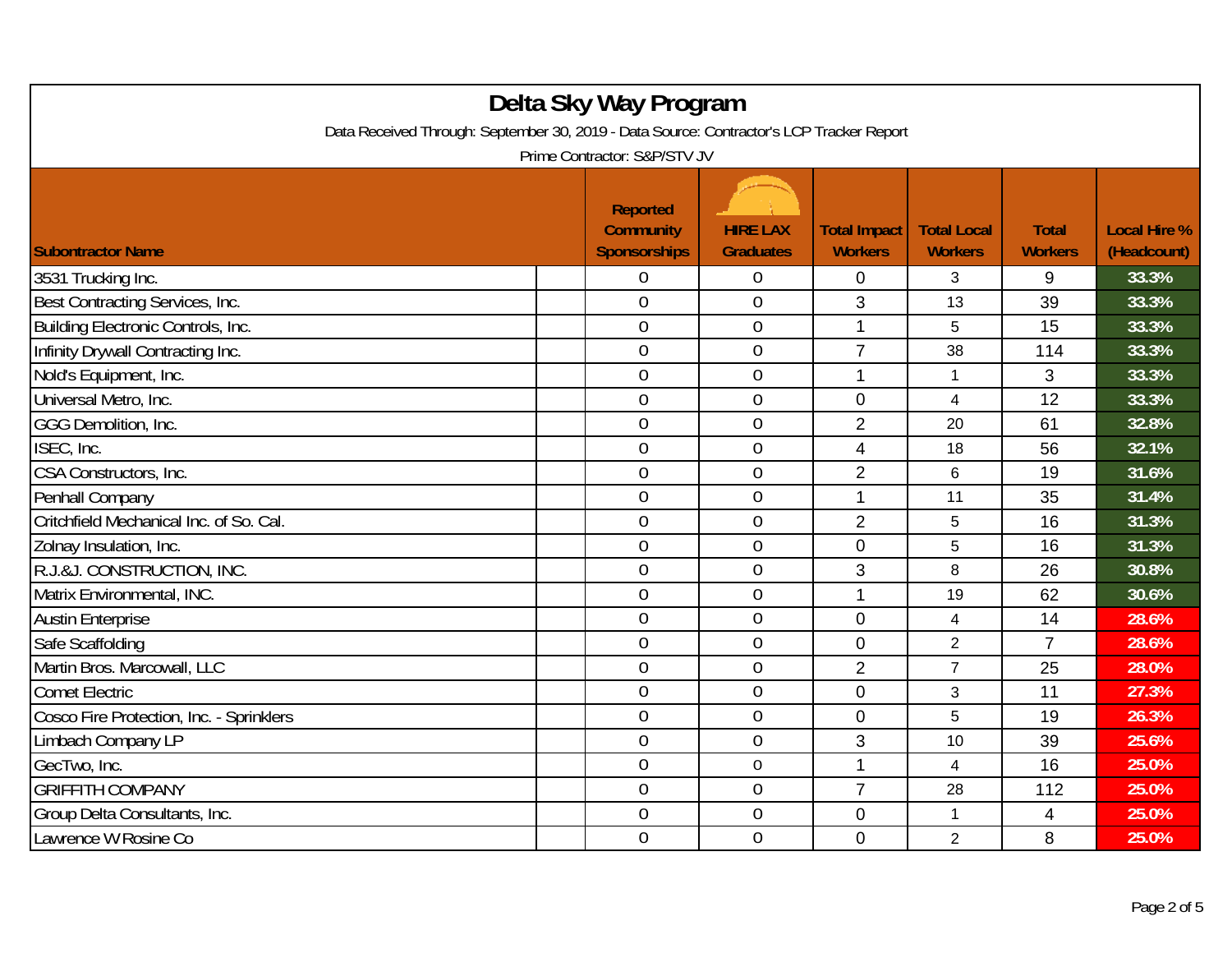| Delta Sky Way Program<br>Data Received Through: September 30, 2019 - Data Source: Contractor's LCP Tracker Report<br>Prime Contractor: S&P/STV JV |                                                            |                                     |                                       |                                      |                                |                                    |  |  |
|---------------------------------------------------------------------------------------------------------------------------------------------------|------------------------------------------------------------|-------------------------------------|---------------------------------------|--------------------------------------|--------------------------------|------------------------------------|--|--|
| <b>Subontractor Name</b>                                                                                                                          | <b>Reported</b><br><b>Community</b><br><b>Sponsorships</b> | <b>HIRE LAX</b><br><b>Graduates</b> | <b>Total Impact</b><br><b>Workers</b> | <b>Total Local</b><br><b>Workers</b> | <b>Total</b><br><b>Workers</b> | <b>Local Hire %</b><br>(Headcount) |  |  |
| <b>RMA Group</b>                                                                                                                                  | 0                                                          | $\boldsymbol{0}$                    | 1                                     | 1                                    | 4                              | 25.0%                              |  |  |
| So-Cal Insulation                                                                                                                                 | $\overline{0}$                                             | $\overline{0}$                      | $\mathbf{1}$                          | $\mathbf{1}$                         | 4                              | 25.0%                              |  |  |
| Norcal Pipeline Services, Inc.                                                                                                                    | $\overline{0}$                                             | $\boldsymbol{0}$                    | 0                                     | 6                                    | 26                             | 23.1%                              |  |  |
| Johnson & Turner Painting Co. Inc.                                                                                                                | $\mathbf 0$                                                | $\mathbf 0$                         | $\mathbf 0$                           | 4                                    | 18                             | 22.2%                              |  |  |
| United Heider Inspection Group                                                                                                                    | $\overline{0}$                                             | $\overline{0}$                      | 0                                     | 4                                    | 18                             | 22.2%                              |  |  |
| Western Industrial Contractors, Inc.                                                                                                              | $\overline{0}$                                             | $\mathbf 0$                         | 5                                     | 17                                   | 79                             | 21.5%                              |  |  |
| Rosendin Electric                                                                                                                                 | $\overline{0}$                                             | $\overline{0}$                      | $\overline{2}$                        | 5                                    | 24                             | 20.8%                              |  |  |
| <b>Advanced Fire Protection</b>                                                                                                                   | $\overline{0}$                                             | $\mathbf 0$                         | 1                                     | $\overline{2}$                       | 10                             | 20.0%                              |  |  |
| <b>Crane Rental Service</b>                                                                                                                       | $\overline{0}$                                             | $\boldsymbol{0}$                    | 0                                     | 1                                    | 5                              | 20.0%                              |  |  |
| Stantru Resources Inc DBA Santru Reinforcing Steel                                                                                                | $\mathbf 0$                                                | $\mathbf 0$                         | 0                                     | $\overline{2}$                       | 10                             | 20.0%                              |  |  |
| Traffic Management, Inc.                                                                                                                          | $\overline{0}$                                             | $\overline{0}$                      | $\overline{0}$                        | 3                                    | 15                             | 20.0%                              |  |  |
| Pro Steel Erectors, Inc.                                                                                                                          | $\overline{0}$                                             | $\overline{0}$                      | $\mathbf 0$                           | 3                                    | 16                             | 18.8%                              |  |  |
| <b>ACCO</b> Engineered Systems                                                                                                                    | $\overline{0}$                                             | $\theta$                            | 0                                     | 3                                    | 18                             | 16.7%                              |  |  |
| GONSALVES & SANTUCCI INC. DBA CONCO PUMPING INC                                                                                                   | $\overline{0}$                                             | $\mathbf 0$                         | 1                                     | 1                                    | 6                              | 16.7%                              |  |  |
| United Riggers & Erectors, Inc.                                                                                                                   | $\overline{0}$                                             | $\mathbf 0$                         | $\mathbf 0$                           | $\overline{2}$                       | 12                             | 16.7%                              |  |  |
| <b>Badger Daylighting Corp</b>                                                                                                                    | $\overline{0}$                                             | $\mathbf{0}$                        | 1                                     | $\overline{\mathbf{4}}$              | 27                             | 14.8%                              |  |  |
| Air Balance Co. Inc.                                                                                                                              | $\overline{0}$                                             | $\overline{0}$                      | $\overline{0}$                        | 1                                    | $\overline{7}$                 | 14.3%                              |  |  |
| Giroux Glass Inc.                                                                                                                                 | 0                                                          | $\boldsymbol{0}$                    | $\mathbf 0$                           | 1                                    | $\overline{7}$                 | 14.3%                              |  |  |
| <b>Shape Interior Systems</b>                                                                                                                     | $\overline{0}$                                             | $\mathbf 0$                         | 0                                     | 1                                    | $\overline{7}$                 | 14.3%                              |  |  |
| <b>Vertical Access</b>                                                                                                                            | $\overline{0}$                                             | $\mathbf 0$                         | 0                                     | 1                                    | $\overline{7}$                 | 14.3%                              |  |  |
| Environmental Construction Group, Inc.                                                                                                            | $\overline{0}$                                             | $\mathbf 0$                         | 1                                     | $\overline{2}$                       | 15                             | 13.3%                              |  |  |
| Northstar Contracting Group, Inc.                                                                                                                 | $\overline{0}$                                             | $\overline{0}$                      | $\overline{0}$                        | $\overline{2}$                       | 15                             | 13.3%                              |  |  |
| <b>Underground Construction Company</b>                                                                                                           | $\boldsymbol{0}$                                           | $\mathbf 0$                         | 0                                     | $\overline{\mathbf{4}}$              | 31                             | 12.9%                              |  |  |
| A Good Sign & Graphics Co                                                                                                                         | $\overline{0}$                                             | $\mathbf 0$                         | $\overline{0}$                        | 1                                    | 8                              | 12.5%                              |  |  |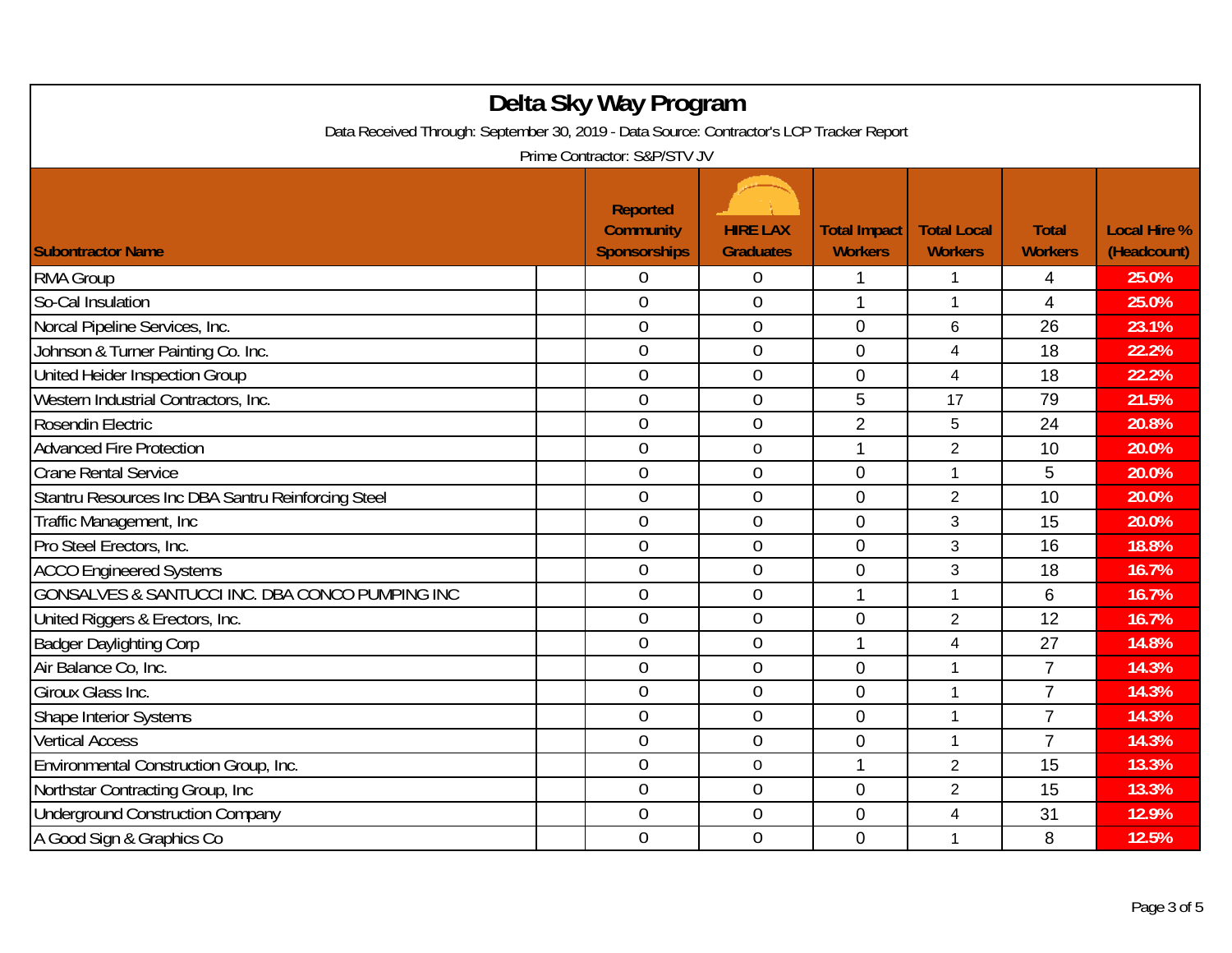| Delta Sky Way Program<br>Data Received Through: September 30, 2019 - Data Source: Contractor's LCP Tracker Report<br>Prime Contractor: S&P/STV JV |                                                            |                                     |                                       |                                      |                                |                                    |  |  |
|---------------------------------------------------------------------------------------------------------------------------------------------------|------------------------------------------------------------|-------------------------------------|---------------------------------------|--------------------------------------|--------------------------------|------------------------------------|--|--|
| <b>Subontractor Name</b>                                                                                                                          | <b>Reported</b><br><b>Community</b><br><b>Sponsorships</b> | <b>HIRE LAX</b><br><b>Graduates</b> | <b>Total Impact</b><br><b>Workers</b> | <b>Total Local</b><br><b>Workers</b> | <b>Total</b><br><b>Workers</b> | <b>Local Hire %</b><br>(Headcount) |  |  |
| Dean Visosky Contractors, Inc.                                                                                                                    | 0                                                          | $\boldsymbol{0}$                    | 0                                     | 1                                    | 8                              | 12.5%                              |  |  |
| G & F Concrete Cutting                                                                                                                            | $\overline{0}$                                             | $\mathbf 0$                         | 0                                     | 1                                    | 9                              | 11.1%                              |  |  |
| <b>Xcel Mechanical Systems</b>                                                                                                                    | $\overline{0}$                                             | $\boldsymbol{0}$                    | $\mathbf 0$                           | $\overline{2}$                       | 23                             | 8.7%                               |  |  |
| Mr. Crane, Inc.                                                                                                                                   | $\overline{0}$                                             | $\boldsymbol{0}$                    | $\mathbf 0$                           | 1                                    | 22                             | 4.5%                               |  |  |
| <b>AERO Bridgeworks</b>                                                                                                                           | $\overline{0}$                                             | $\mathbf 0$                         | $\overline{0}$                        | 0                                    | 24                             | 0.0%                               |  |  |
| ARB, Inc.                                                                                                                                         | $\overline{0}$                                             | $\mathbf 0$                         | 0                                     | 0                                    | 1                              | 0.0%                               |  |  |
| Art Cuevas Concrete                                                                                                                               | $\overline{0}$                                             | $\overline{0}$                      | $\overline{0}$                        | 0                                    | 12                             | 0.0%                               |  |  |
| Bragg Crane Service                                                                                                                               | $\overline{0}$                                             | $\mathbf 0$                         | $\mathbf 0$                           | $\mathbf 0$                          | 3                              | 0.0%                               |  |  |
| CENTER-LINE CONCRETE CUTTING INC                                                                                                                  | $\overline{0}$                                             | $\boldsymbol{0}$                    | 0                                     | 0                                    | $\overline{2}$                 | 0.0%                               |  |  |
| City Service Contracting, Inc.                                                                                                                    | $\mathbf 0$                                                | $\mathbf 0$                         | $\mathbf 0$                           | 0                                    | 5                              | 0.0%                               |  |  |
| Climatec                                                                                                                                          | $\overline{0}$                                             | $\overline{0}$                      | 0                                     | 0                                    | $\overline{2}$                 | 0.0%                               |  |  |
| Commercial Scaffolding of CA, Inc.                                                                                                                | $\overline{0}$                                             | $\boldsymbol{0}$                    | 0                                     | 0                                    | $\overline{\mathcal{A}}$       | 0.0%                               |  |  |
| <b>Concrete Coring Company</b>                                                                                                                    | $\overline{0}$                                             | $\theta$                            | 0                                     | 0                                    | $\overline{2}$                 | 0.0%                               |  |  |
| <b>CONNER CONCRETE CUTTING &amp; CORING</b>                                                                                                       | $\overline{0}$                                             | $\mathbf 0$                         | $\overline{0}$                        | $\mathbf 0$                          | 6                              | 0.0%                               |  |  |
| Digital Decora, Inc.                                                                                                                              | $\overline{0}$                                             | $\boldsymbol{0}$                    | $\overline{0}$                        | 0                                    | $\overline{2}$                 | 0.0%                               |  |  |
| Geo-Advantec, Inc.                                                                                                                                | $\mathbf 0$                                                | $\mathbf 0$                         | 0                                     | 0                                    | $\overline{2}$                 | 0.0%                               |  |  |
| <b>Hill Crane Service</b>                                                                                                                         | $\overline{0}$                                             | $\mathbf 0$                         | 0                                     | 0                                    | 5                              | 0.0%                               |  |  |
| J Colavin & Son, Inc                                                                                                                              | $\overline{0}$                                             | $\mathbf 0$                         | 0                                     | 0                                    | $\overline{2}$                 | 0.0%                               |  |  |
| Pan Pacific Mechanical                                                                                                                            | $\overline{0}$                                             | $\overline{0}$                      | 0                                     | 0                                    | 6                              | 0.0%                               |  |  |
| <b>PCI Striping</b>                                                                                                                               | $\overline{0}$                                             | $\mathbf 0$                         | 0                                     | 0                                    | 14                             | 0.0%                               |  |  |
| Premier Interior Development, Inc.                                                                                                                | 0                                                          | $\boldsymbol{0}$                    | 0                                     | 0                                    | 7                              | 0.0%                               |  |  |
| Premier Tile & Marble                                                                                                                             | $\mathbf 0$                                                | $\mathbf 0$                         | $\overline{0}$                        | 0                                    | $\overline{2}$                 | 0.0%                               |  |  |
| PSI3G Inc dba Partition Specialties, Inc.                                                                                                         | $\overline{0}$                                             | $\overline{0}$                      | 0                                     | 0                                    | $\overline{2}$                 | 0.0%                               |  |  |
| Psomas                                                                                                                                            | $\overline{0}$                                             | $\mathbf{0}$                        | 0                                     | 0                                    | $\overline{2}$                 | 0.0%                               |  |  |